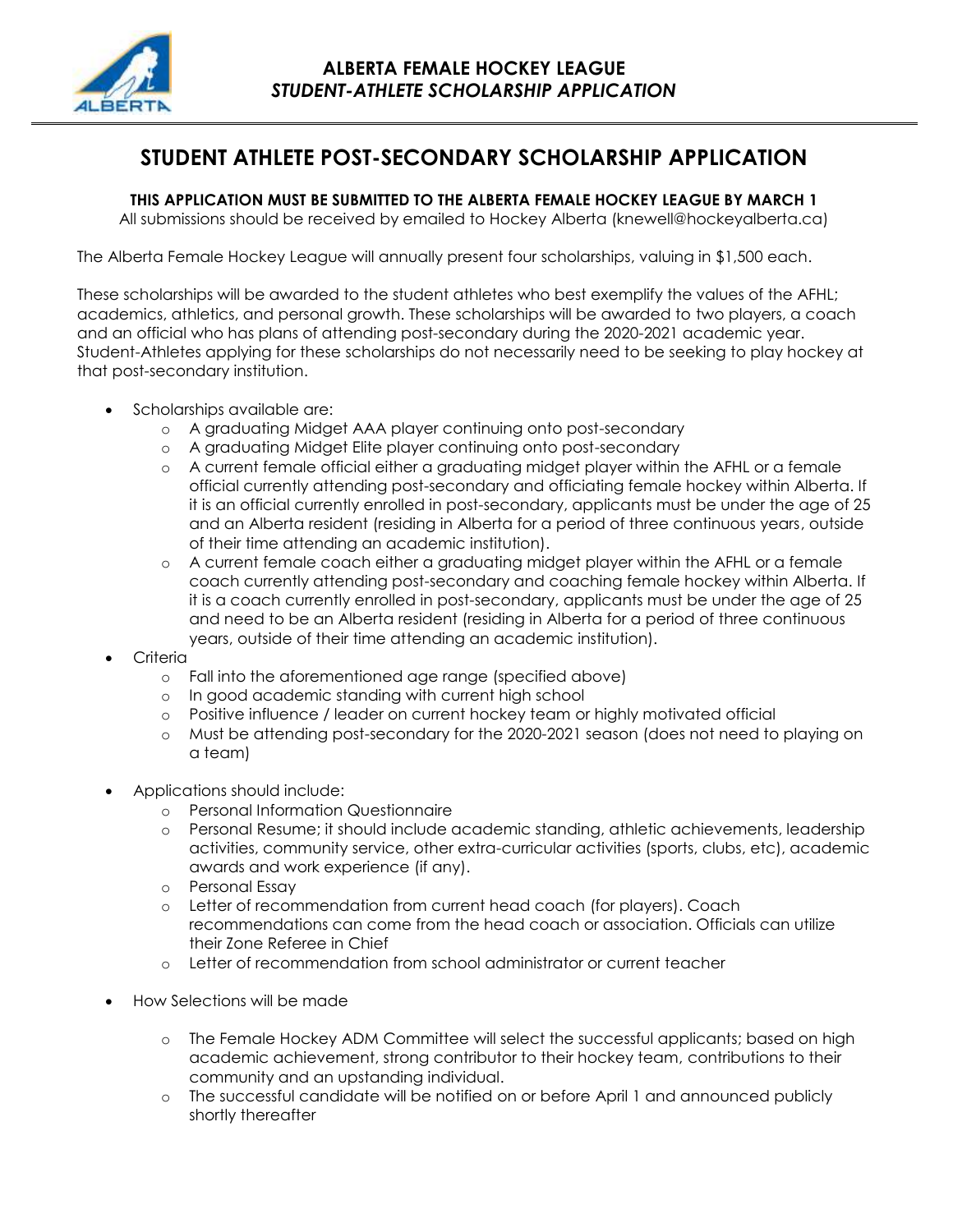

### **ALBERTA FEMALE HOCKEY LEAGUE** *STUDENT-ATHLETE SCHOLARSHIP APPLICATION*

#### **Player's Information:**

| Date of Birth: $\sqrt{2\pi}$ / $\sqrt{2\pi}$ / $\sqrt{2\pi}$ / $\sqrt{2\pi}$ / $\sqrt{2\pi}$ / $\sqrt{2\pi}$ / $\sqrt{2\pi}$ / $\sqrt{2\pi}$ / $\sqrt{2\pi}$ / $\sqrt{2\pi}$ / $\sqrt{2\pi}$ / $\sqrt{2\pi}$ / $\sqrt{2\pi}$ / $\sqrt{2\pi}$ / $\sqrt{2\pi}$ / $\sqrt{2\pi}$ / $\sqrt{2\pi}$ / $\$ |            |  |              |                                         |       |
|----------------------------------------------------------------------------------------------------------------------------------------------------------------------------------------------------------------------------------------------------------------------------------------------------|------------|--|--------------|-----------------------------------------|-------|
|                                                                                                                                                                                                                                                                                                    |            |  |              | Middle Initial: <u>Community Middle</u> |       |
|                                                                                                                                                                                                                                                                                                    |            |  |              |                                         |       |
|                                                                                                                                                                                                                                                                                                    |            |  |              |                                         |       |
| 2020-2021 Academic Institution: 2020-2021 Academic Institution:                                                                                                                                                                                                                                    |            |  |              |                                         |       |
| Scholarship Applying for:                                                                                                                                                                                                                                                                          | Midget AAA |  | Midget Elite | Official                                | Coach |

#### **Please type the Personal Essay on a separate document (only typed submissions will be accepted, Word or PDF format)**

**Reflecting on your Minor Hockey (or Coach or Officiating) experiences, what lessons do you feel that hockey taught you and how will you carry them into the next phase of your life; academic, athletically, and socially?**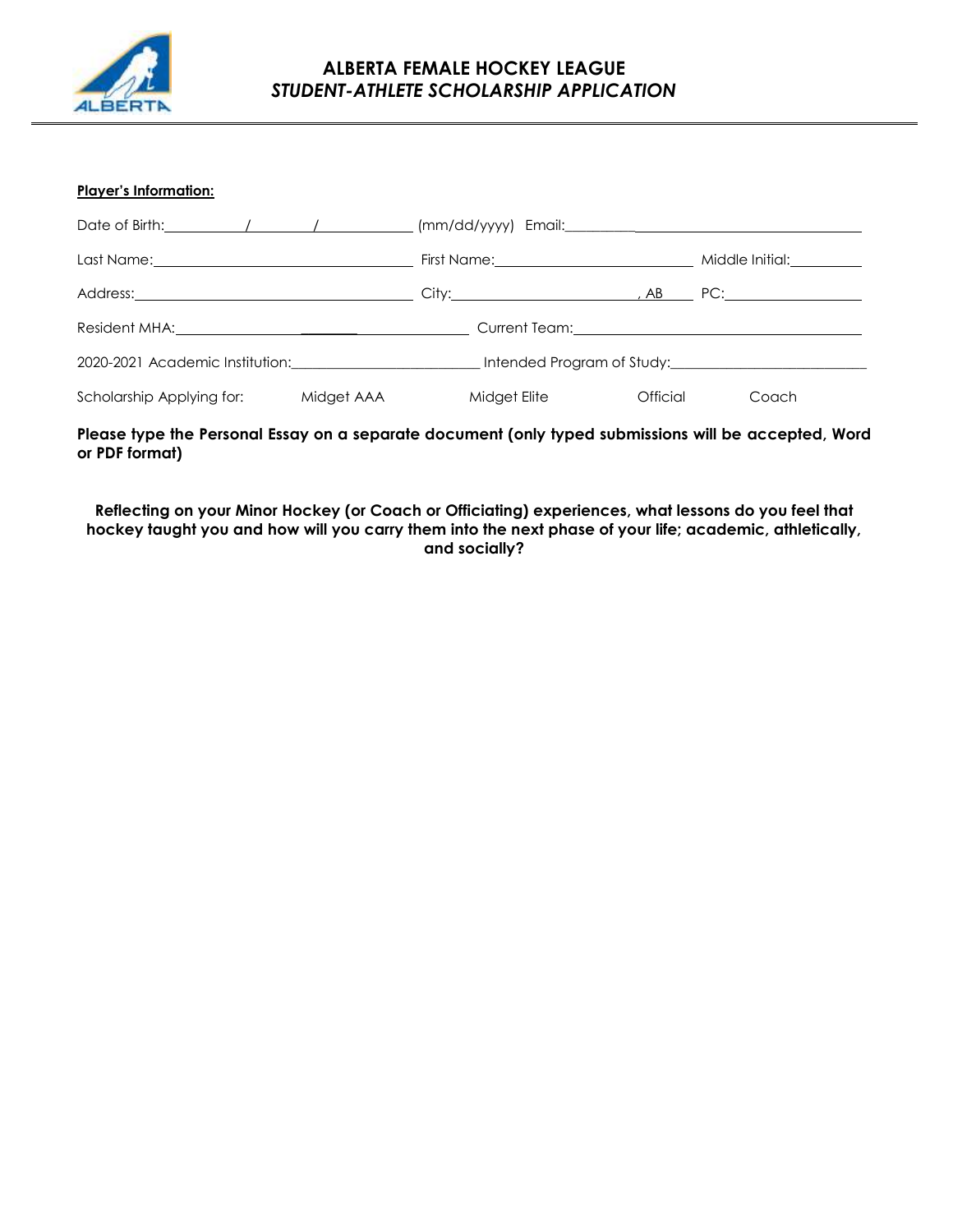

## **ALBERTA FEMALE HOCKEY LEAGUE** *STUDENT-ATHLETE SCHOLARSHIP APPLICATION*

### **COACH RECOMMENDATION FORM** DATE:

| <b>Player's Information:</b> |                                                                                                                                                                                                                                |                 |
|------------------------------|--------------------------------------------------------------------------------------------------------------------------------------------------------------------------------------------------------------------------------|-----------------|
|                              | First Name: The contract of the contract of the contract of the contract of the contract of the contract of the contract of the contract of the contract of the contract of the contract of the contract of the contract of th | Middle Initial: |
| Coaches Name:                |                                                                                                                                                                                                                                |                 |
| Coaches email:               | Coaches Phone:                                                                                                                                                                                                                 |                 |

| Coachability                                                               | 1 2 3 4 5 6 7 8 9 10               |
|----------------------------------------------------------------------------|------------------------------------|
| Does she accept coaches feedback, work on areas discussed and              |                                    |
| respect the coaching staff.                                                |                                    |
| <b>Motivation</b>                                                          | 1 2 3 4 5 6 7 8 9 10               |
| The degree to which she is driven to achieve the goals she sets forth      |                                    |
| <b>Effort</b>                                                              | 1 2 3 4 5 6 7 8 9 10               |
| Is she consistent in her effort; whether it is a practice or a game        |                                    |
| <b>Team Cohesion</b>                                                       | 2 3 4 5 6 7 8 9 10<br>$\mathbf{1}$ |
| Is she a team player and does she get along well with her teammates,       |                                    |
| coaches, and others associated with the team?                              |                                    |
| <b>Self Awareness</b>                                                      | 1 2 3 4 5 6 7 8 9 10               |
| Is she capable of understanding her impact on her teammates and those      |                                    |
| around her?                                                                |                                    |
| Leadership                                                                 | 1 2 3 4 5 6 7 8 9 10               |
| Has she demonstrated leadership attributes among her peers?                |                                    |
| Persistence                                                                | 1 2 3 4 5 6 7 8 9 10               |
| Is capable of staying on track despite any obstacles that might pop up.    |                                    |
| Integrity                                                                  | 2 3 4<br>5<br>6 7 8 9 10           |
| Is her pattern of behavior consistent with being honest and authentic?     |                                    |
| <b>Social Skills</b>                                                       | 2 3<br>4 5 6 7 8 9 10              |
| Is able to build and maintain relationships with her peers.                |                                    |
| Optimism                                                                   | 2 3 4 5 6 7 8 9 10                 |
| Is able to see the good in those around her and bring out the best in      |                                    |
| them.                                                                      |                                    |
| <b>Team Work</b>                                                           | 1 2 3 4 5 6 7 8 9 10               |
| Is able to contribute to the success and cohesion of the team              |                                    |
| <b>Citizenship/Community</b>                                               | 2 3 4 5 6 7 8 9 10<br>$\mathbf{1}$ |
| Does she give back to her surrounding community and make a positive        |                                    |
| impact for others?                                                         |                                    |
| <b>Overall Assessment</b>                                                  | 1 2 3 4 5 6 7 8 9 10               |
| Is she a mature, responsible citizen that makes a positive impact on those |                                    |
| around her?                                                                |                                    |
| <b>Additional comments</b>                                                 |                                    |
|                                                                            |                                    |
|                                                                            |                                    |
|                                                                            |                                    |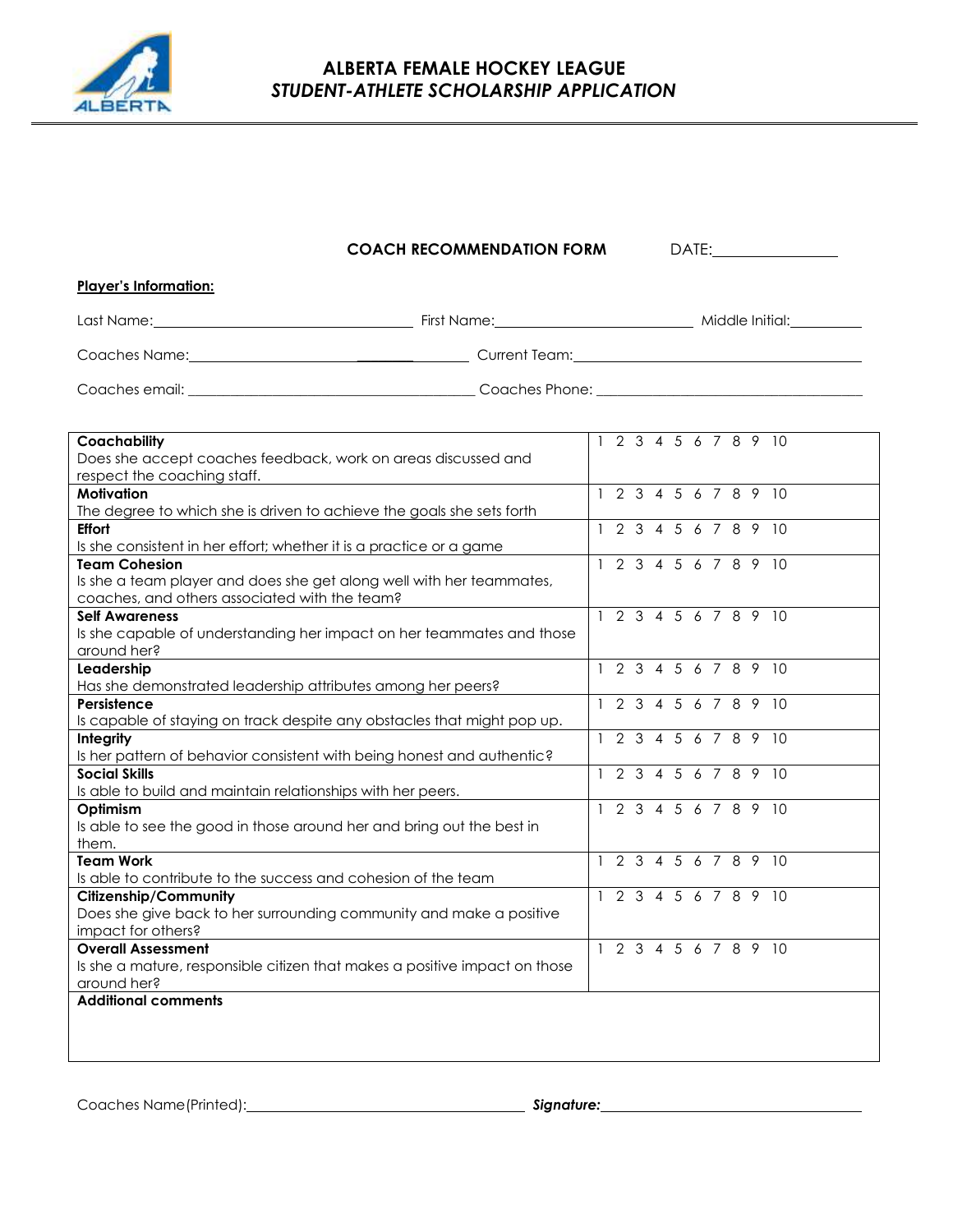

### **ALBERTA FEMALE HOCKEY LEAGUE** *STUDENT-ATHLETE SCHOLARSHIP APPLICATION*

**ON A SEPARATE SHEET OF PAPER:** Please provide any additional information about the applicant that you feel would compliment this application.

| <b>TEACHER RECOMMENDATION FORM</b>                                                                                                                                                                                             | DATE: the contract of the contract of the contract of the contract of the contract of the contract of the contract of the contract of the contract of the contract of the contract of the contract of the contract of the cont |  |  |  |  |
|--------------------------------------------------------------------------------------------------------------------------------------------------------------------------------------------------------------------------------|--------------------------------------------------------------------------------------------------------------------------------------------------------------------------------------------------------------------------------|--|--|--|--|
| <b>Player's Information:</b>                                                                                                                                                                                                   |                                                                                                                                                                                                                                |  |  |  |  |
| Last Name: Middle Initial: Manne: Middle Initial: Manne: Middle Initial: Middle Initial: Middle Initial: Middle Initial: Middle Initial: Middle Initial: Middle Initial: Middle Initial: Middle Initial: Middle Initial: Middl |                                                                                                                                                                                                                                |  |  |  |  |
| Grade: <u>Communications</u>                                                                                                                                                                                                   | Current School/Institution: National Accounts of the Current School/Institution:                                                                                                                                               |  |  |  |  |
| Post-Secondary Applicants:                                                                                                                                                                                                     |                                                                                                                                                                                                                                |  |  |  |  |
| <b>Scholastic Capabilities</b><br>Is the student able to use the knowledge attained and expand it into<br>critical thinking to solve complex problems and issues.                                                              | 1 2 3 4 5 6 7 8 9 10                                                                                                                                                                                                           |  |  |  |  |
| <b>Motivation</b><br>The degree to which she is driven to achieve the goals she sets forth                                                                                                                                     | 1 2 3 4 5 6 7 8 9 10                                                                                                                                                                                                           |  |  |  |  |
| <b>Self Awareness</b><br>Is she capable of understanding her impact on her classmates and those<br>around her?                                                                                                                 | 1 2 3 4 5 6 7 8 9 10                                                                                                                                                                                                           |  |  |  |  |
| Persistence<br>Is capable of staying on track despite any obstacles that might pop up.                                                                                                                                         | 1 2 3 4 5 6 7 8 9 10                                                                                                                                                                                                           |  |  |  |  |
| Integrity<br>Is her pattern of behavior consistent with being honest and authentic                                                                                                                                             | 1 2 3 4 5 6 7 8 9 10                                                                                                                                                                                                           |  |  |  |  |
| <b>Social Skills</b><br>Is able to build and maintain relationships with her peers.                                                                                                                                            | 1 2 3 4 5 6 7 8 9 10                                                                                                                                                                                                           |  |  |  |  |
| Optimism<br>Is able to see the good in those around her and bring out the best in them.                                                                                                                                        | 1 2 3 4 5 6 7 8 9 10                                                                                                                                                                                                           |  |  |  |  |
| <b>Team Work</b><br>Is able to contribute to the success and cohesion of the team                                                                                                                                              | 1 2 3 4 5 6 7 8 9 10                                                                                                                                                                                                           |  |  |  |  |
| <b>Citizenship/Community</b><br>Does she give back to her surrounding community and make a positive<br>impact for others?                                                                                                      | 1 2 3 4 5 6 7 8 9 10                                                                                                                                                                                                           |  |  |  |  |
| <b>Overall Assessment</b><br>Is she a mature, responsible citizen that makes a positive impact on those<br>around her?                                                                                                         | 1 2 3 4 5 6 7 8 9 10                                                                                                                                                                                                           |  |  |  |  |
| <b>Additional comments</b>                                                                                                                                                                                                     |                                                                                                                                                                                                                                |  |  |  |  |

#### **Support:**

School : \_\_\_\_\_\_\_\_\_\_ *Subject Taught/Focus:*

Teachers Name (Printed): *Signature:*

**ON A SEPARATE SHEET OF PAPER:** Please provide any additional information about the applicant that you feel would compliment this application.